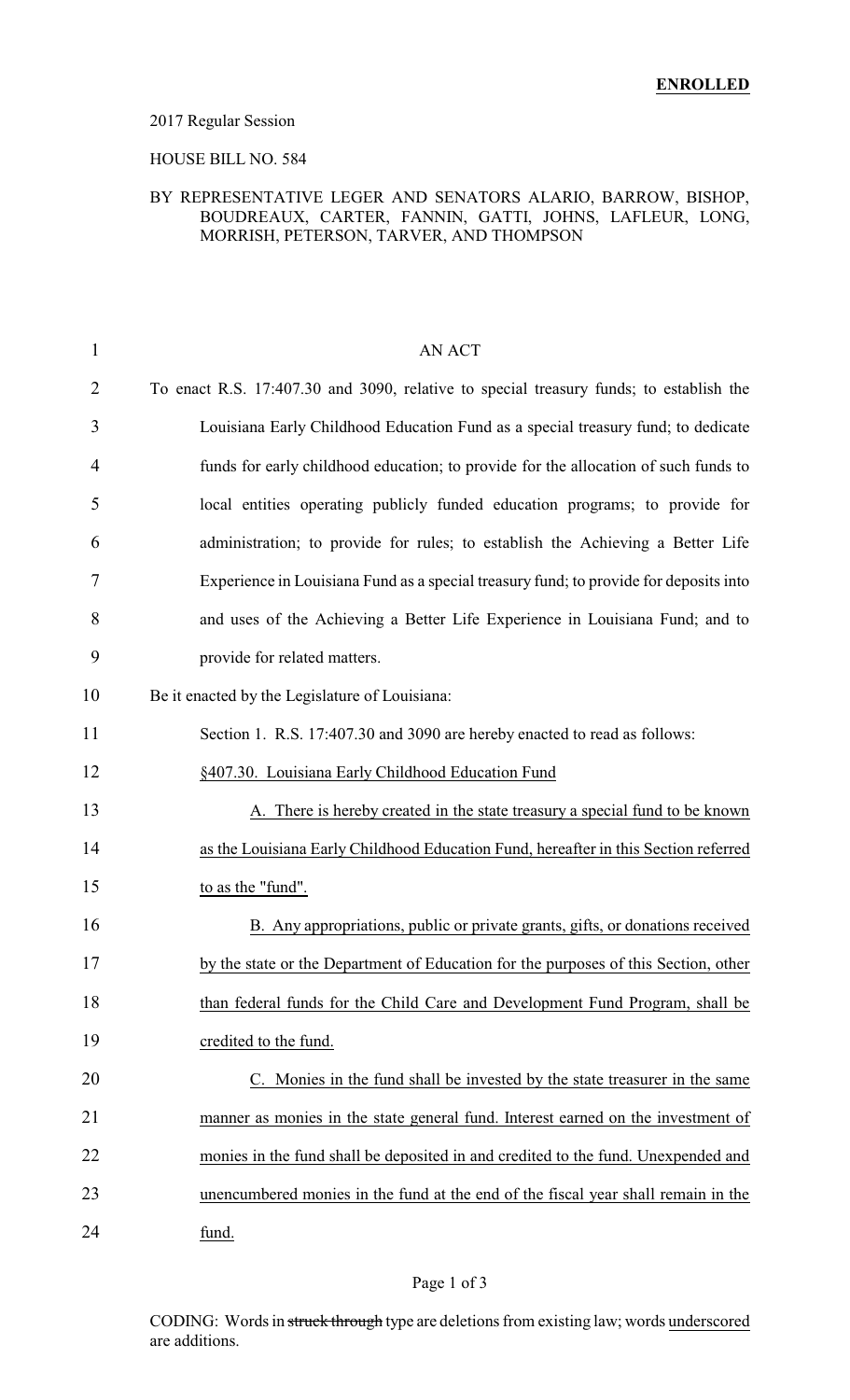| $\mathbf{1}$   | D. The fund shall be administered by the State Board of Elementary and               |
|----------------|--------------------------------------------------------------------------------------|
| $\overline{2}$ | Secondary Education. Monies in the fund shall be awarded to local entities approved  |
| 3              | by the board for the purpose of funding early childhood care and education slots     |
| 4              | through the Child Care Assistance Program in Type III early learning centers that    |
| 5              | have at least one classroom with children age fifteen months or younger if a local   |
| 6              | entity provides funds from nonstate sources. No such award shall be made unless      |
| 7              | the local entity's financial commitment to the project proposed for funding provides |
| 8              | matching funds from nonstate sources at a rate of at least two to one.               |
| 9              | E. If a local entity provides funding for the purpose of providing early             |
| 10             | childhood care and education, the board may award additional funding in accordance   |
| 11             | with the Child Care Assistance Program in the jurisdiction of the local entity. Any  |
| 12             | such award shall not exceed fifty percent of the nonstate funds. Monies from the     |
| 13             | fund shall not be used to displace, replace, or supplant the amount appropriated to  |
| 14             | the Child Care Assistance Program.                                                   |
| 15             | F. The department shall actively solicit and use resources to fund the Child         |
| 16             | Care Assistance Program slots.                                                       |
| 17             | G. The State Board of Elementary and Secondary Education shall                       |
| 18             | promulgate rules and regulations to administer the distribution of monies from the   |
| 19             | fund to the Child Care Assistance Program.                                           |
| 20             | $\ast$<br>*<br>∗                                                                     |
| 21             | §3090. Achieving a Better Life Experience in Louisiana Fund                          |
| 22             | A. There shall be established as a special fund in the state treasury the            |
| 23             | Achieving a Better Life Experience in Louisiana Fund, hereinafter referred to as the |
| 24             | "ABLE Fund". The assets of the Louisiana Tuition Trust Authority reserved for the    |
| 25             | payment of the obligations of the authority pursuant to its agreements with ABLE     |
| 26             | program account owners shall be deposited into the ABLE Fund. Funds received by      |
| 27             | the authority from persons making deposits in an ABLE program account, all interest  |
| 28             | and investment income earned by the fund, and all other receipts of the authority    |
| 29             | from any other source which the authority determines appropriate, shall be deposited |
| 30             | in the ABLE Fund. Any claim for redemption or withdrawal pursuant to a Louisiana     |

# Page 2 of 3

CODING: Words in struck through type are deletions from existing law; words underscored are additions.